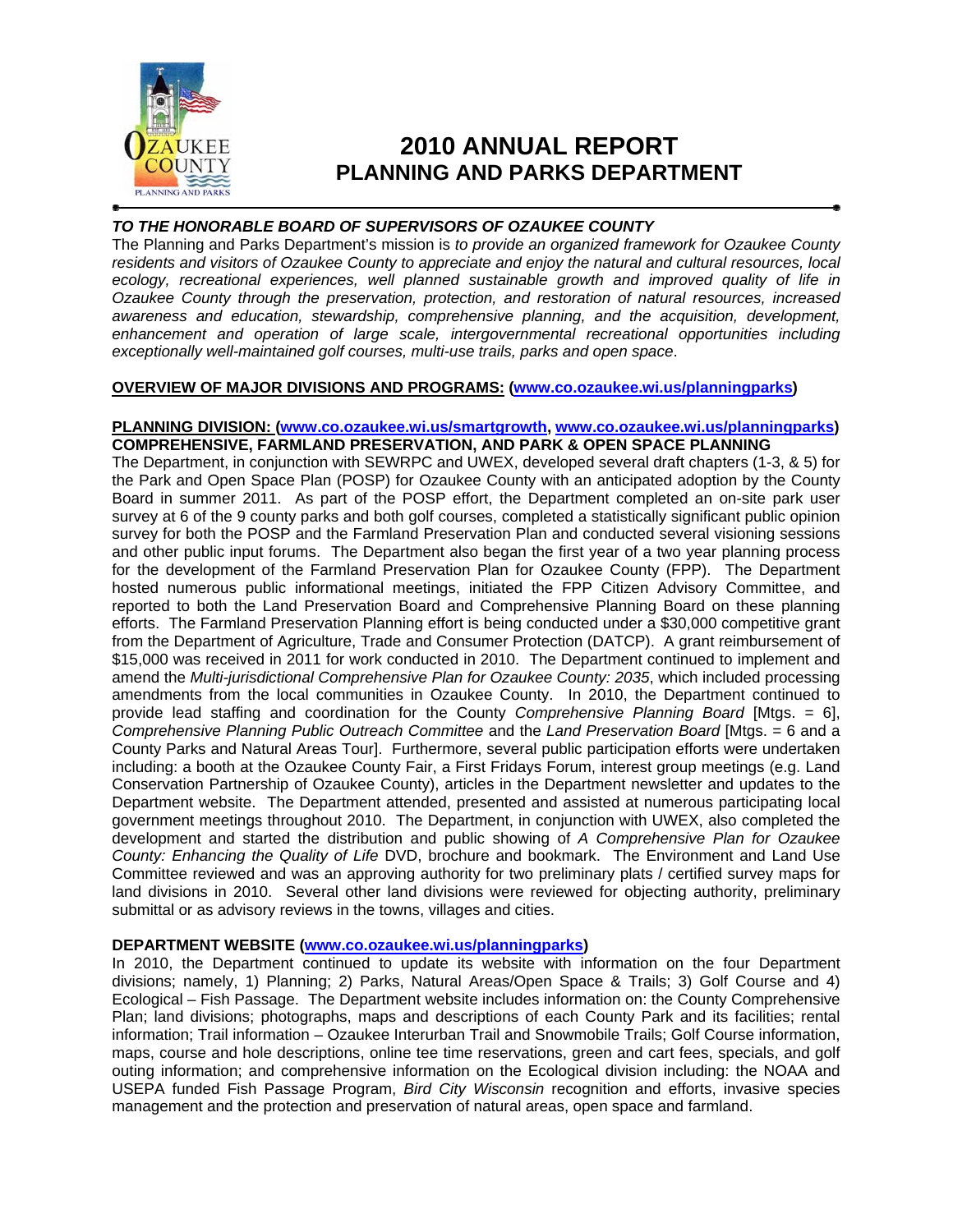# **GOLF COURSE DIVISION: (www.co.ozaukee.wi.us/planningparks)**

# **OZAUKEE COUNTY GOLF COURSES – MEE-KWON PARK AND HAWTHORN HILLS**

The County's courses hosted 78,271 golfers in 2010. This is a decrease of 266 golfers from the 2009 season. The total revenue for both courses was \$1,799,060, an increase of \$1,603 compared to the 2009 season. Hawthorne Hills Golf Course opened on March 25, 2010 and Mee-Kwon Park Golf Course opened on March 18, 2010 and stayed open until November 19 and November 23, 2010 respectively. Also, a new computer software and hardware package for tracking reservations, golfers and revenue was completed. A new golf course mechanic and assistant superintendent were hired at Mee-Kwon Park Golf Course. The following illustrates the revenue and golfers from 1994 to 2010:



| <b>GOLFERS</b> |        |  |  |  |  |
|----------------|--------|--|--|--|--|
| 1994           | 93,815 |  |  |  |  |
| 1995           | 91,226 |  |  |  |  |
| 1996           | 76,886 |  |  |  |  |
| 1997           | 83,906 |  |  |  |  |
| 1998           | 86,869 |  |  |  |  |
| 1999           | 89,404 |  |  |  |  |
| 2000           | 87,049 |  |  |  |  |
| 2001           | 82,873 |  |  |  |  |
| 2002           | 79,338 |  |  |  |  |
| 2003           | 76,908 |  |  |  |  |
| 2004           | 73,585 |  |  |  |  |
| 2005           | 74,137 |  |  |  |  |
| 2006           | 69,470 |  |  |  |  |
| 2007           | 69,463 |  |  |  |  |
| 2008           | 65,472 |  |  |  |  |
| 2009           | 78,537 |  |  |  |  |
| 2010           | 78,271 |  |  |  |  |

| <b>REVENUE</b> |    |           |  |  |  |
|----------------|----|-----------|--|--|--|
| 1994           | \$ | 1,167,000 |  |  |  |
| 1995           | \$ | 1,118,000 |  |  |  |
| 1996           | \$ | 1,122,374 |  |  |  |
| 1997           | \$ | 1,294,794 |  |  |  |
| 1998           | \$ | 1,410,635 |  |  |  |
| 1999           | \$ | 1,575,800 |  |  |  |
| 2000           | \$ | 1,538,862 |  |  |  |
| 2001           | \$ | 1,600,698 |  |  |  |
| 2002           | \$ | 1,566,722 |  |  |  |
| 2003           | \$ | 1,587,358 |  |  |  |
| 2004           | \$ | 1,501,579 |  |  |  |
| 2005           | \$ | 1,645,611 |  |  |  |
| 2006           | \$ | 1,532,754 |  |  |  |
| 2007           | \$ | 1,498,589 |  |  |  |
| 2008           | \$ | 1,518,005 |  |  |  |
| 2009           | \$ | 1,797,457 |  |  |  |
| 2010           | \$ | 1,799,060 |  |  |  |



☆ **CURRENT YEAR - 2010**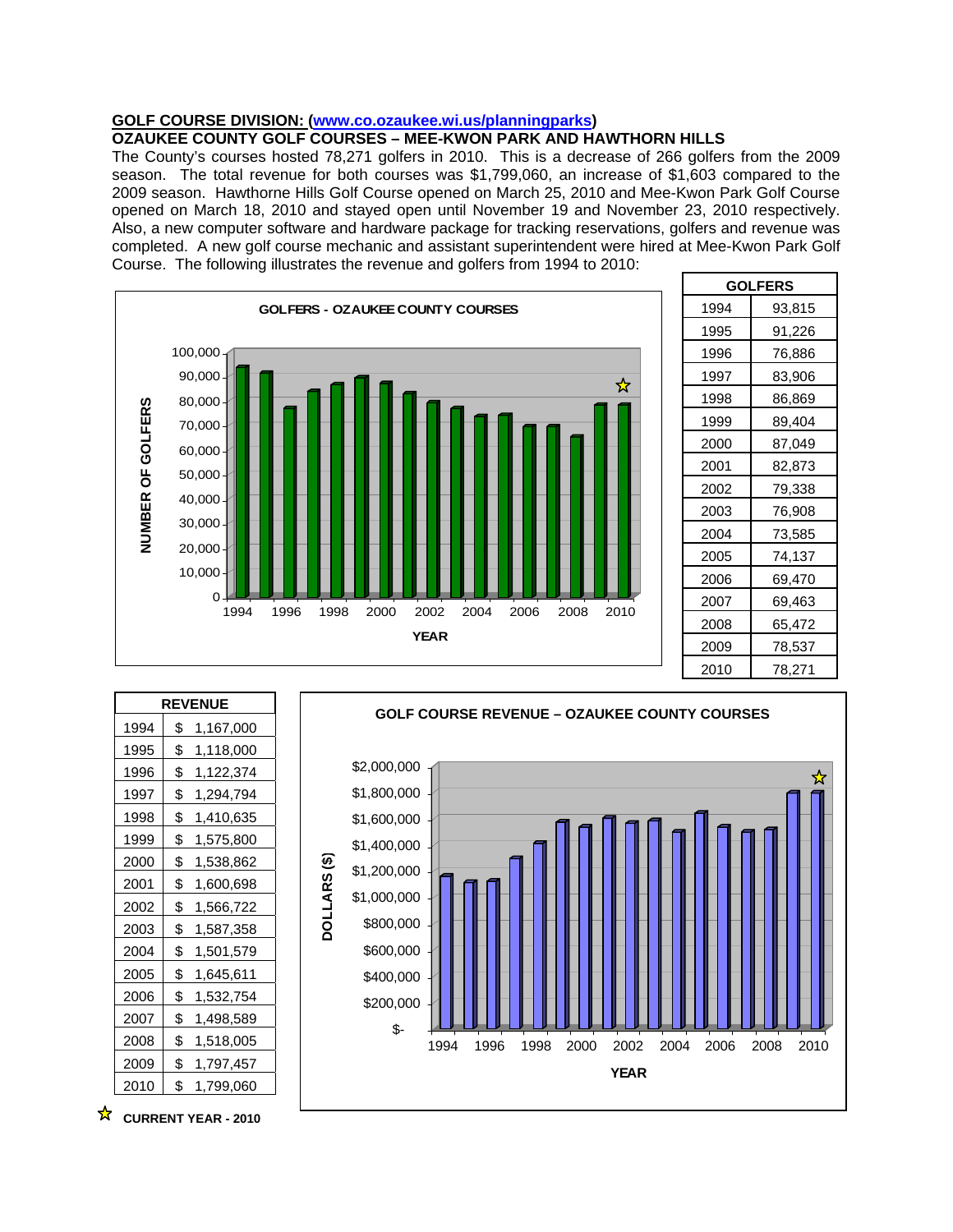# **PARKS, NATURAL AREAS / OPEN SPACE, AND TRAILS DIVISION:**

**(www.co.ozaukee.wi.us/planningparks)** 

| <b>PARK AND TRAIL RESERVATION NUMBERS AND REVENUE COMPARISON</b> |             |     |      |             |     |      |  |  |  |
|------------------------------------------------------------------|-------------|-----|------|-------------|-----|------|--|--|--|
| <b>YEAR</b>                                                      | 2009        |     |      | 2010        |     |      |  |  |  |
| <b>PARK</b>                                                      | Amt (\$)    | #   | %    | Amt (\$)    | #   | %    |  |  |  |
| H. H. PETERS YOUTH CAMP                                          | \$2,600.00  | 24  | 23%  | \$4,450.00  | 46  | 34%  |  |  |  |
| OZAUKEE INTERURBAN TRAIL                                         | \$250.00    | 9   | 2%   | \$300.00    | 10  | 2%   |  |  |  |
| <b>TENDICK NATURE PARK</b>                                       | \$800.00    | 12  | 7%   | \$940.00    | 15  | 7%   |  |  |  |
| <b>VIRMOND PARK</b>                                              | \$1,300.00  | 22  | 12%  | \$1,720.00  | 30  | 13%  |  |  |  |
| <b>WAUBEDONIA PARK</b>                                           | \$5,700.00  | 333 | 50%  | \$5,266.00  | 306 | 40%  |  |  |  |
| <b>COVERED BRIDGE PARK</b>                                       | \$630.00    | 9   | 6%   | \$415.00    | 4   | 3%   |  |  |  |
| <b>EHLERS PARK</b>                                               |             |     |      | \$0.00      |     |      |  |  |  |
| LION'S DEN GORGE NATURE PRESERVE                                 |             |     |      | \$150.00    | 2   | 1%   |  |  |  |
| <b>TOTALS</b>                                                    | \$11,130.00 | 409 | 100% | \$13,241,00 | 414 | 100% |  |  |  |

## **COVERED BRIDGE PARK**

In 2010, the Department completed several infrastructure repairs at the Park including: the abandonment of the existing "old" well and pump, installation of a new drinking water well, removal of several large hazard trees, trail / drainage improvement, and site preparation and floodplain fill permitting for the well and potential bathroom site.

## **EHLERS PARK**

In 2010, the Department completed a major restoration project at Ehlers Park that included: removing approximately 100+ yards of the existing park road and restoring it to native vegetation and a pedestrian trail, removing several old fire grates, removing several large fallen trees, installing a new park entrance sign with planter bed, development of an improved access for a kayak / canoe launch, improving the current parking lot layout and planting of several species of trees at the park entrances. One reservation was taken for a rest stop for Tour de Cure bike ride hosted by the American Diabetes Association.

## **HARBORVIEW PARK**

Harborview is a 0.45 acre County Park near the County Administration Center that has an overlook deck, native prairie and companion tree planting along with a stormwater rain garden. In 2010, the Department completed the installation of a split rail fence around the entire park and installation of a donated bird house for purple martins. In addition, the Department maintained the landscape at the Administration Center parking lot including a stormwater management infiltration basin/rain garden and native plantings.

## **HERBERT H. PETERS YOUTH CAMP / HAWTHORNE HILLS PARK / SHADY LANE PROPERTY**

Ozaukee County youth groups and other groups reserved 41 weekends and 5 weekdays during the year. Compared with 2009, reservations were up by 24, and revenue was up by \$1,850 in 2010 as a result of making the facility available to other reservations (e.g. golf outings). A new reservation policy and forms were developed. The Department also made significant improvements to the building's kitchen and health office. One reservation was cancelled and not rescheduled. Also, several improvements were made to the Park Superintendent's house at the Shady Lane property including a several new windows.

# **LION'S DEN GORGE NATURE PRESERVE**

In 2010, the Department continued to implement the park master plan. The Department completed the construction of several drainage and trail maintenance projects, installed new educational and Eagle Scout recognition information at the kiosk, continued the removal of invasive species (e.g. buckthorn) and assisted with the *Treasures of Oz* passport program. The Department also permitted 10 hunters from 37 applicants for the lottery deer gun hunting season and 15 hunters for the bow deer season in 2010. One deer was reported taken from the property in 2010. Water quality monitoring and posting at the beach continued in 2010, in conjunction with the Public Health Department, as part of the BEACH Act.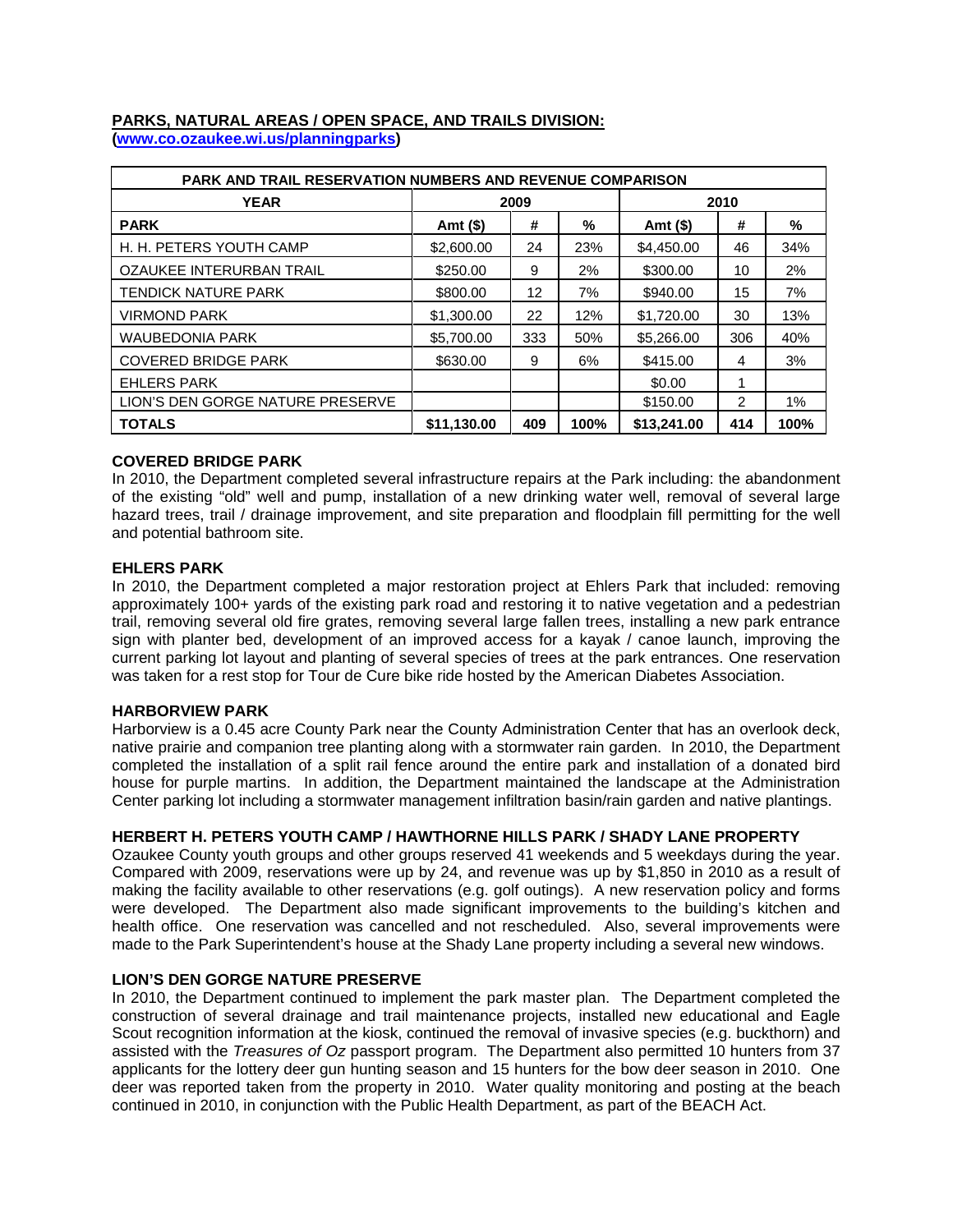#### **MEE-KWON PARK**

In 2010, Mee-Kwon Park enjoyed another great season for sledding. The Department conducted snow removal activities to ensure access to the sledding hill throughout the winter. The pond was further investigated for ice skating activities during this past winter. Also, an Eagle Scout candidate completed the installation of an informational kiosk near the sledding hill parking lot. Furthermore, the *Outdoor Wisconsin* TV episode on the new bluebird box trail at Mee-Kwon Park Golf Course aired.

## **OZAUKEE ICE CENTER / CARLSON PARK**

In 2010, the Department advertised free public skate time for Ozaukee County residents via the website.

## **OZAUKEE COUNTY PIONEER VILLAGE / HAWTHORNE HILLS PARK**

In 2010, the Department worked with the Ozaukee County Historical Society, Inc. to complete the installation of two new drinking water wells at the Caretaker House and the historic Railroad Depot.

#### **TENDICK NATURE PARK**

The Tendick Nature Park shelter revenue was \$940 with 15 reservations in 2010. In this fifth year of operation, the revenue was up by \$140 with 3 additional reservations. The Department developed and ordered supplies for new tee and basket/hole signs in 2010 for installation in the spring of 2011. Several school cross-country run meets were held at Tendick Nature Park in 2010. Also, an Eagle Scout candidate completed the development of a new sand volleyball court next to the pavilion for use in 2011.

#### **VIRMOND PARK**

In 2010, Virmond Park had a total of 30 shelter reservations and revenue of \$1,720. Compared to 2009, reservations were up by 8 with an associated revenue increase of \$420. Significant invasive species control and native tree re-planting continued in 2010, primarily for non-native buckthorn and honeysuckle. The Department completed several major infrastructure items in 2010 including: the painting, clean-up, insulation, installation of a new door and heating of the small barn near the caretaker house to establish a winter woodworking shop for parks projects such as signage and picnic tables, and the relocation of the playground area to the west side of the shelter access rode for safety considerations. This also included the installation of a replacement merry-go-round after the original one was damaged beyond repair.

## **WAUBEDONIA PARK**

In 2010, there were 29 reservations for the park with revenue of \$1,440. Camping permits totaled 277 with revenue of \$2,766 and the sale of firewood resulted in an additional \$1,060 of revenue. Total revenue for Waubedonia Park was \$5,266, a decrease in revenue of \$284 from 2009. The operations at several of the Parks were greatly assisted by having a part-time caretaker at Waubedonia Park.

## **OZAUKEE INTERURBAN TRAIL (www.interurbantrail.us)**

The Department continued to coordinate with the Ozaukee Interurban Trail Advisory Council, Ozaukee County Tourism Council and four associated committees, namely the Sustainability Committee, Rules and Ordinance Committee, Trail Promotions Committee and Trailside Facilities Committee. The Trail Advisory Council met four times in 2010. The Trail Improvement Project construction began in March 2009 and was completed by the end of 2010 including the Local Force Account construction work by the Highway Department on 1.3 miles of trail including a wetland boardwalk. The Trail Advisory Council continued to receive donations toward the project. The Department, in conjunction with the Trail Advisory Council, continued to assist the City of Port Washington in implementing a WisDOT Multi-modal Transportation Enhancement grant for the Ozaukee Interurban Trail. The City of Port Washington, Ozaukee County and the Trail Advisory Council were approved for a \$150,000 Trail Improvement Project, which includes a significant off-road trail extension on the north end of the City. The Department also assisted the Trail Advisory Council in distributing an *Ozaukee Trailside Birding Guide*. In addition, \$5,000 in grant funds was received by the Trail Advisory Council to install permanent outdoor educational signage of the *Ozaukee Trailside Birding Guide* along the Trail. Work continued on the enhancement, operation and maintenance of the Ozaukee Interurban Trail, in conjunction with the Highway Department, local municipalities and the Trail Advisory Council. Vegetation management along the County-maintained portion of the Trail occurred four times and the Department also cleared the Trail of snow throughout the winter between Grafton and Port Washington in 2010. The Department also contracted with the Highway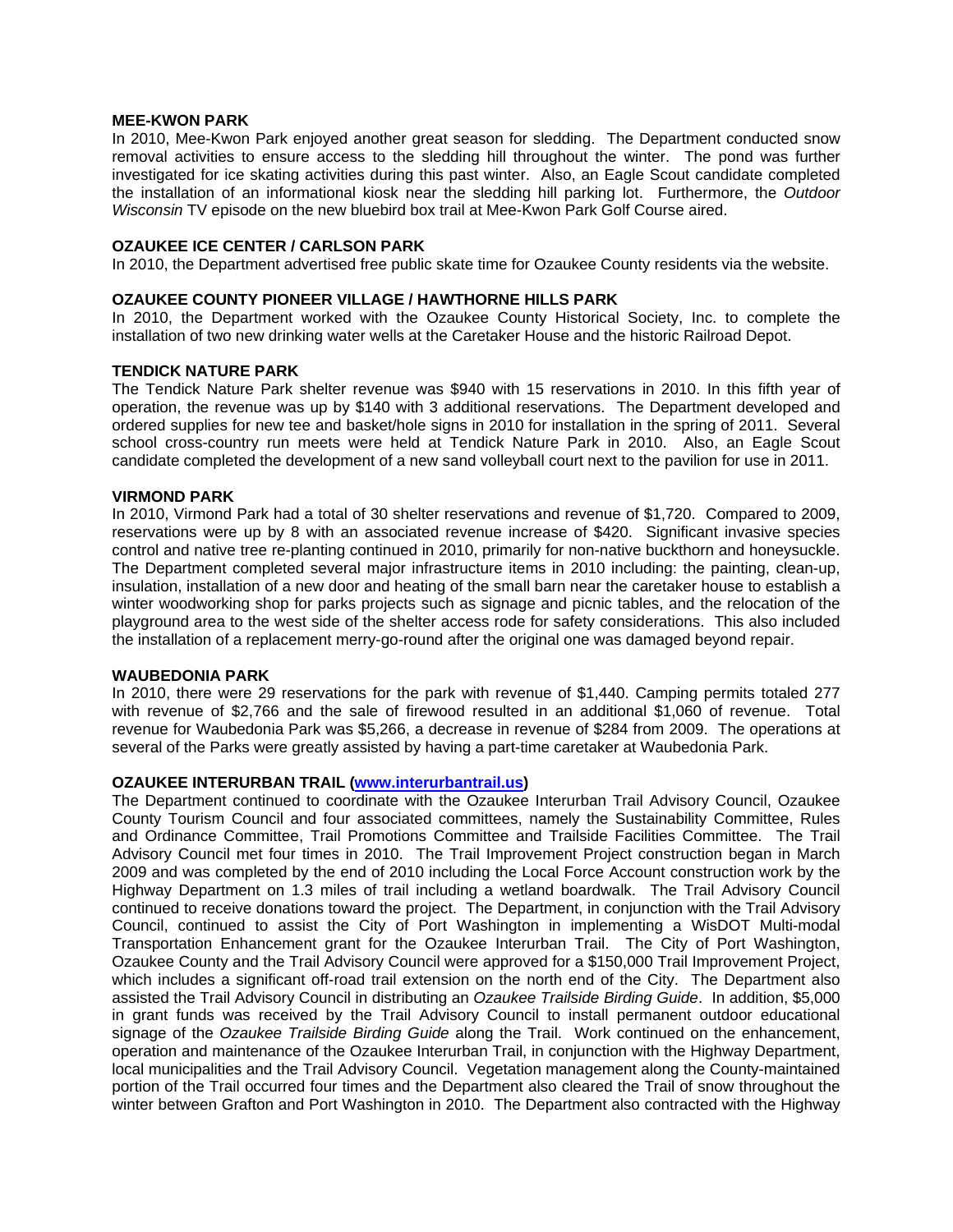Department to fix pavement along several stretches in the Towns of Belgium and Port Washington. Ten group use permits were issued for events along the Trail. An Adopt-a-Trail program and a Community Broom program were promoted to assist with garbage clean-up and sweeping of debris along the Trail respectively. In addition, a Hazard Report Form was implemented to notify local governments and the County of maintenance issues. The forms are located on the Trail website. Staff maintained and updated for the Ozaukee Interurban Trail website, www.interurbantrail.us. Work continued with the Ozaukee County Tourism Council and other partners to market the Trail, including coordination with Milwaukee and Sheboygan Counties and Trail booths at a SE Wisconsin Bike Expo, the County Fair and other conferences. The Trail main webpage from January through December 2010 had 13,261 hits up from 12,636 hits in 2009 with an average of 1,105 per month. The Trail map webpage from January through December 2010 had 16,744 hits up from 15,065 hits in 2009 with an average of 1,395 per month. A 2010-11 Trail map was funded by advertisers, updated, printed and distributed in 2010. Also, six trail counters at different locations along the Trail were monitored and data analyzed during the main trail season (mid-April through October) in 2010 with average counts ranging from a low average of 141 users/day to a high average of 444 users/day. Finally, the Department worked in conjunction with UWEX on the development of an economic impact study of the Trail. A final report on the economic impact study is anticipated in summer 2011.

# **SNOWMOBILE TRAILS (www.co.ozaukee.wi.us/planningparks) (Snowmobile Hotline 262-284-8259)**

In 2010, the Department developed, printed (a total of 5,000 copies) and distributed a new snowmobile trails map (last published in 2008), which includes all the snowmobile trails and clubs in Ozaukee County and also placed it on the Department website. The total operating costs and WDNR grant revenue for the Snowmobile Clubs in 2010 administered by the Department was \$28,790.45, which included an additional WDNR supplemental grant funding award of \$3,216.64 and a separate Trail Bridge Grant of \$2,000.

# **ECOLOGICAL DIVISION: (FISH AND WILDLIFE) (www.co.ozaukee.wi.us/planningparks)**

**FISH CONSERVATION - FISH PASSAGE FOR THE MILWAUKEE RIVER WATERSHED PROGRAM**  In 2010, the Fish Passage Program was awarded a combined \$2,505,990 in highly competitive federal funding, including \$536,350 from the National Oceanic and Atmospheric Administration (NOAA) and \$1,969,640 from two U.S. Environmental Protection Agency – Great Lakes Restoration Initiative (GLRI) grants, to continue environmental activities in Ozaukee County. Program staff (three full-time federally funded) worked with multiple stakeholders, including regulatory agencies, local municipalities, non-profit organizations, volunteers, and landowners, to meet programmatic goals, remove fish passage impediments, and provide ecological education and outreach opportunities to County residents. Notable achievements completed include: engineering, design, and permitting of 34 road and stream crossings, reconstruction of 14 major road and stream crossings, Thiensville – Mequon fishway and dam repair construction, Lime Kiln Dam removal, Bridge Street fishway engineering and design, and implementation of a comprehensive environmental monitoring program. Program staff worked with landowners to secure access agreements and the Milwaukee Community Service Corps to remove over 110 small-scale impediments to fish passage. On-the-ground activities on the main-stem Milwaukee River and 9 tributary streams reconnected over 97 river and stream miles to aquatic organism passage, represented over \$1.25 million in infrastructure and waterway improvements in 2010. In addition, 175 volunteers contributed over 1,600 hours to Program activities. Program staff presented at several national, regional, statewide and local conferences and forums, including the Ozaukee County / MATC First Friday's Forum (2/5/10); Milwaukee Audubon Society  $30<sup>th</sup>$  Natural Landscapes Conference (2/13/2010): Wisconsin Chapter of the American Planning Association Conference (3/5/2010); American Society of Civil Engineers' Environmental & Water Resources Institute Watershed Management Conference (8/23/10); 2010 U.S. Areas of Concern Program Annual Meeting (9/22/10-9/23/10); and the 71st Upper Midwest Fish and Wildlife Conference (12/13/10-12/15/10).

# **WILDLIFE CONSERVATION – BIRD CITY WISCONSIN RECOGNITION**

In 2010, the Department applied for and was awarded *Bird City Wisconsin* recognition for Ozaukee County's efforts to preserve, protect and manage for bird and other wildlife populations and habitat. Ozaukee County was among only 15 other communities and the only county in the State of Wisconsin to achieve recognition as a "Bird City" in 2010 for the County's efforts to make their community a better place for birds and other wildlife. Ozaukee County, through the Planning and Parks Department,